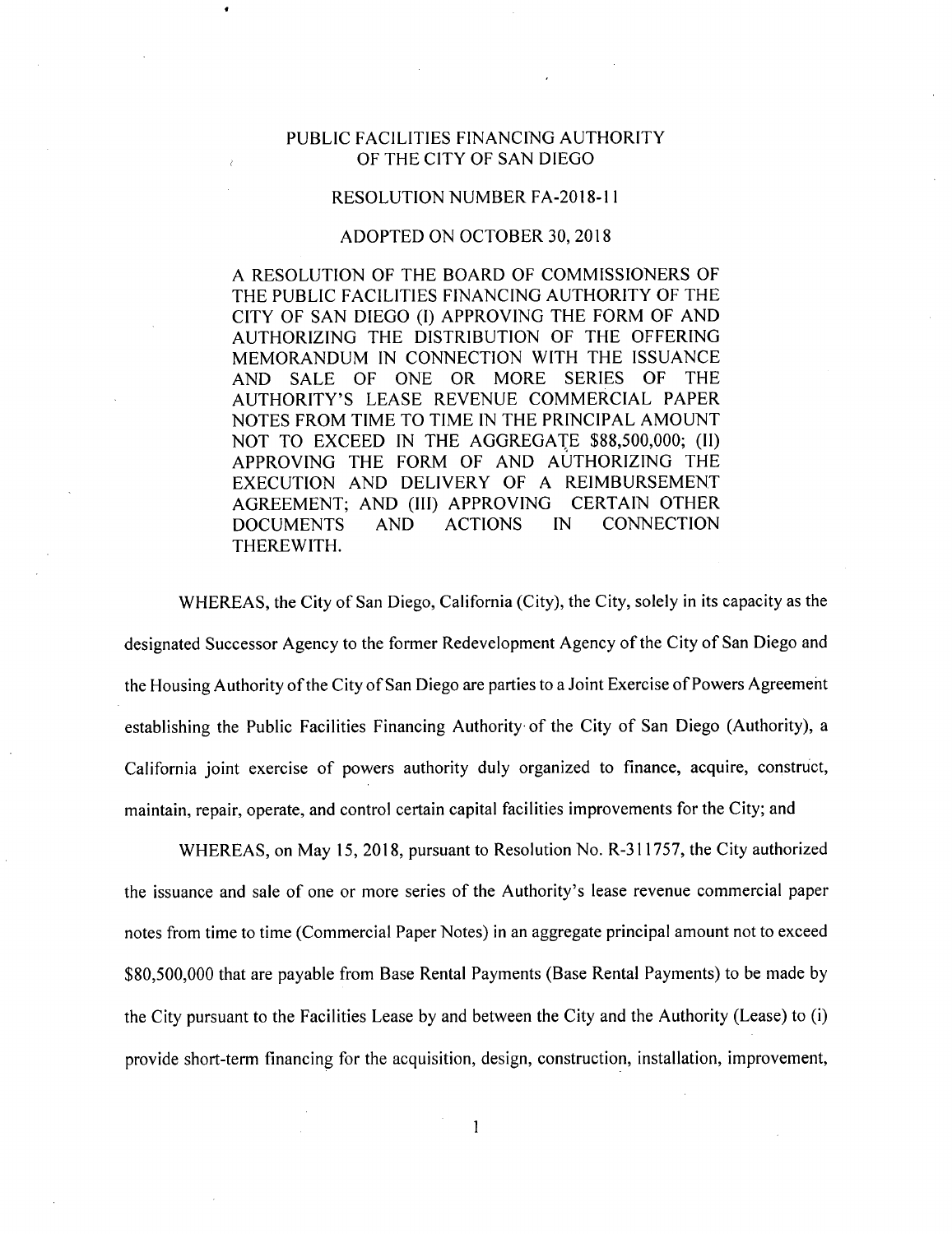replacement, and equipping of various capital improvements related to the City, (ii) reimburse the City for eligible expenditures in accordance with applicable law, (iii) to pay principal of Commercial Paper Notes at maturity or to reimburse the related Credit Faeility Provider (as defined in the Indenture herein referred to) for draws under the related Credit Facility (as defined in the Indenture herein referred to), and (iv) pay costs of issuance incurred in connection with the issuance of Commercial Paper Notes; and

WHEREAS, the City desires to provide for the issuance and sale of one or more series of the Commercial Paper Notes in the principal amount not to exceed in the aggregate \$88,500,000; and

WHEREAS, to facilitate such short-term financing, the City authorized the issuance and sale from time to time of the Commercial Paper Notes for the purposes set forth above; and

WHEREAS, the City has determined pursuant to a Resolution (City Resolution) introduced at a meeting of the City Council of the City of San Diego on October 30, 2018 that it is in the best interests of the City to request the Authority to issue its Commercial Paper Notes from time to time in one or more series or subseries payable from Base Rental Payments to be made by the City pursuant to the Lease to finance the certain capital improvement projects of the City; and

' WHEREAS, the City Resolution includes a finding that the financing of various capital improvements as set forth therein will provide significant public benefits in accordance with the *I* criteria specified in California Government Code Section 6586; and

WHEREAS, in order to finance the various capital improvements of the City, the Authority determined to enter into an Indenture (Indenture), by and between the Authority and U.S. Bank National Association, as Trustee (Trustee), providing for the issuance from time to time of its Commercial Paper Notes; and

 $\overline{2}$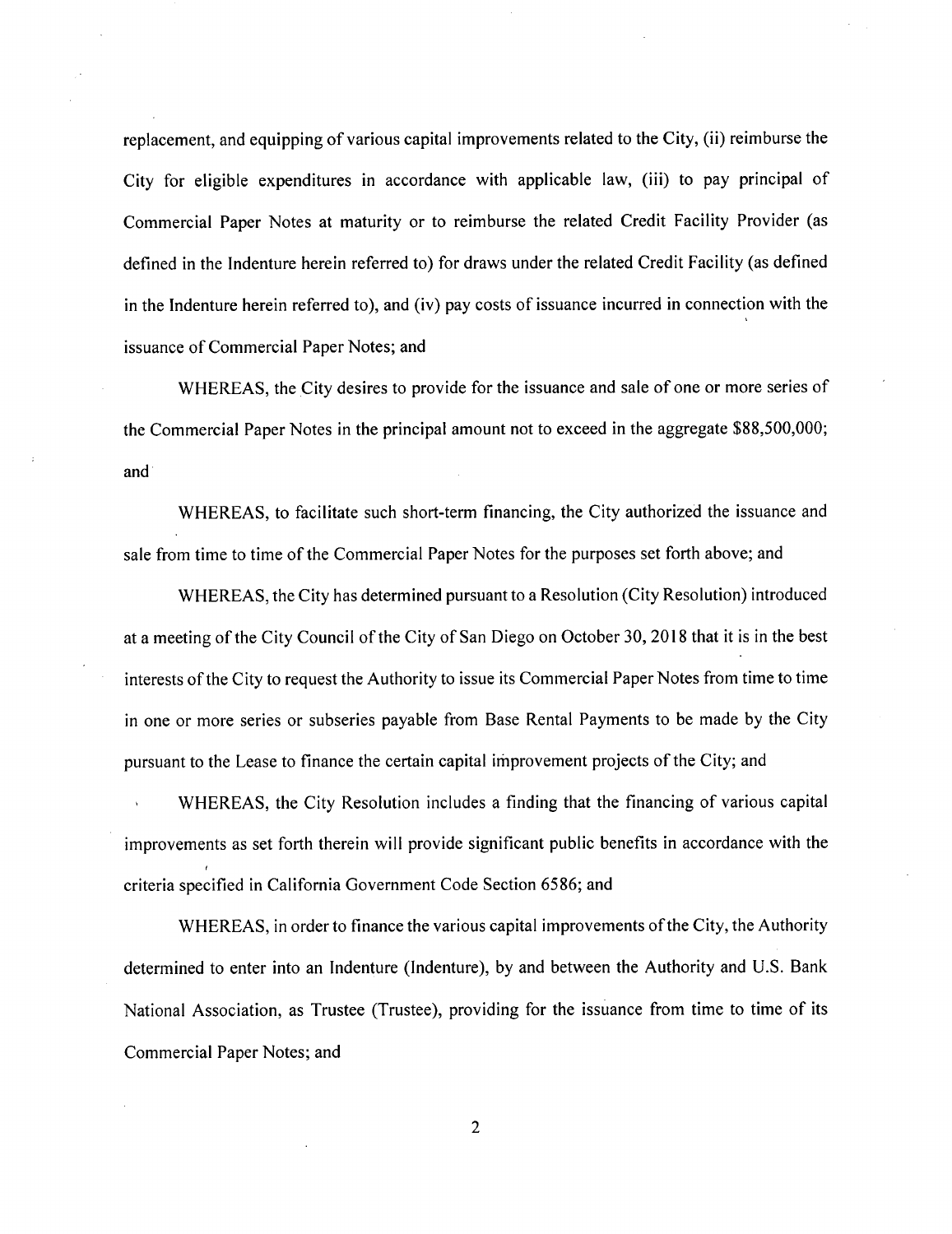WHEREAS, to secure payment of the Commercial Paper Notes, the Authority determined to enter into a Site Lease (Site Lease) with the City, pursuant to which the City will lease to the Authority certain real property of the City (Leased Property), and the Lease with the City, pursuant to which the Authority will lease back the Leased Property to the City and the City will agree to make Base Rental Payments in consideration of the use of the Leased Property; and

WHEREAS, in furtherance of the issuance of the Commercial Paper Notes, the Authority has determined to enter into one or more Dealer Agreements (each, a Dealer Agreement), by and between the Authority and J.P. Morgan Securities LLC and Wells Fargo Securities (each, a Dealer), as the initial Dealers; and

WHEREAS, in furtherance of the issuance of the Commercial Paper Notes, the Authority has determined to enter into a Reimbursement Agreement and related fee letter agreement (Reimbursement Agreement), by and among the City, the Authority, and Wells Fargo Bank, National Association and any other Credit Facility Agreement (as defined in the Indenture); and

WHEREAS, there has also been presented to this meeting the following other documents relating to the issuance of the Commercial Paper Notes:

- (a) the proposed form of the Offering Memorandum;
- (b) the proposed form of each Dealer Agreement; and
- (c) the proposed form of the Reimbursement Agreement.

WHEREAS, the Authority is authorized to undertake the actions described in this Resolution pursuant to its Joint Exercise of Powers Agreement and the Constitution and applicable laws of the State; NOW, THEREFORE,

BE IT RESOLVED by the Board of Commissioners of the Public Facilities Financing Authority of the City of San Diego (Board of Commissioners), as follows:

3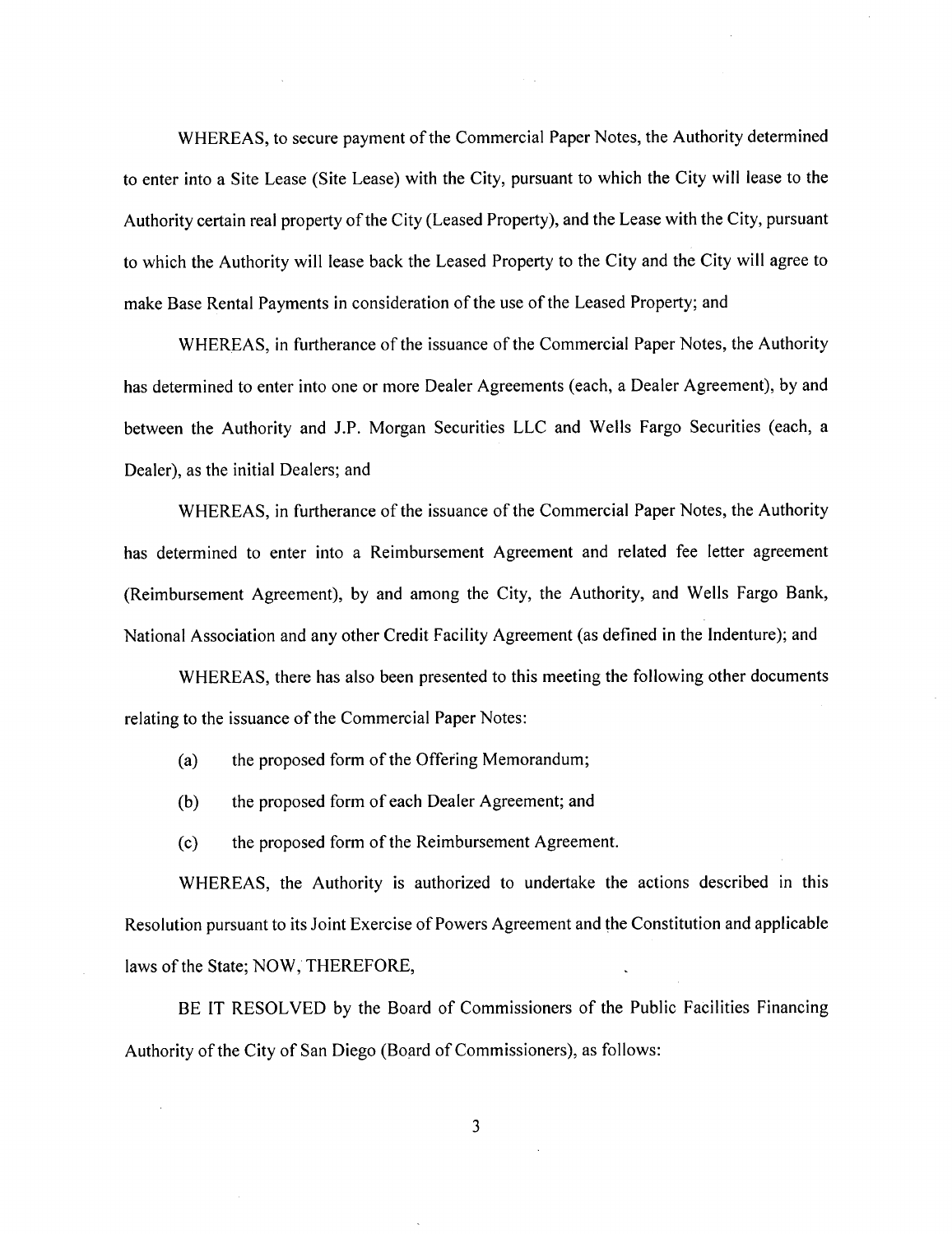Section 1. The Board of Commissioners hereby finds and determines that the statements set forth above in the recitals to this Resolution are true and correct.

Section 2. The Board of Commissioners hereby authorizes and approves the issuance and sale by the Authority of one or more series of its Commercial Paper Notes in the principal amount not to exceed in the aggregate \$88,500,000 to provide funds for financing certain capital improvement projects, reimburse the City for eligible expenditures and pay costs of issuance incurred in connection with the issuance ofthe Commercial Paper Notes from time to time.

Section 3. The forms and content of each Dealer Agreement and the Reimbursement Agreement (collectively, the Financing Documents), each as submitted to this meeting and on file in the office of the Office of the Secretary, are hereby approved. The Chair or Vice-Chair of the Board of Commissioners of the Authority or the Treasurer of the Authority (each, an Authorized Officer), and each of them, acting alone, are hereby authorized and directed, for and in the name and on behalf of the Authority, to execute and deliver the Financing Documents, in conjunction with the issuance of Commercial Paper Notes from time to time, in one or more series or subseries, in substantially the forms submitted to this meeting, with such additions and changes therein as any Authorized Officer shall determine are necessary or desirable and approve as being in the best interests of the Authority, and as approved as to form by the City Attorney of the City of San Diego (City Attorney), as counsel to the Authority or his or her specified designee, and with such other changes that may be required or requested by Hawkins Delafield & Wood LLP, as Bond Counsel (Bond Counsel), such approval to be conclusively evidenced by the execution and delivery thereof

Section 4. The form and content of the proposed Offering Memorandum substantially in the form presented to and considered at this meeting, are hereby approved, with such changes thereto as an Authorized Officer shall determine are necessary or desirable and may require or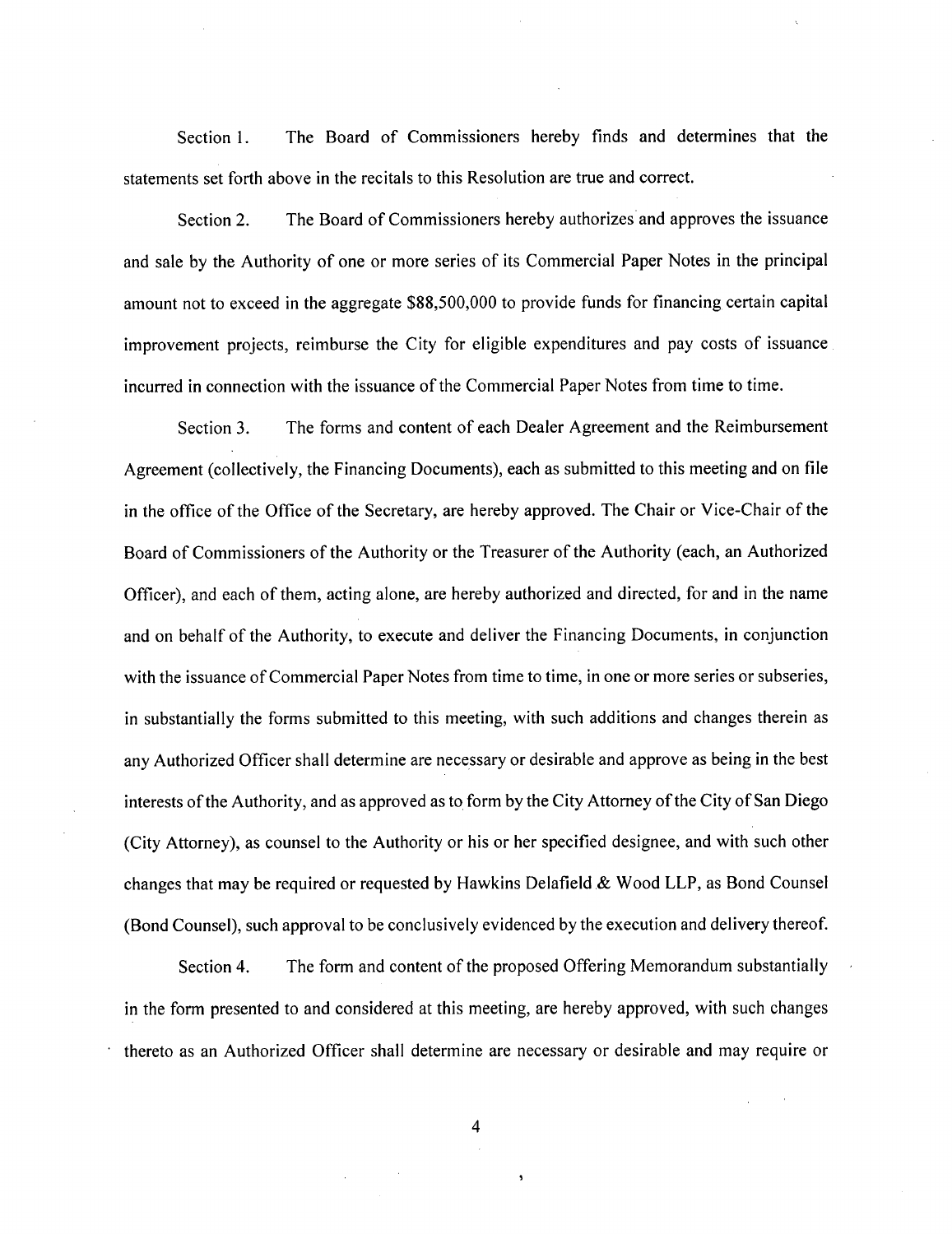approve, such approval to be conclusively evidenced by the delivery ofthe Offering Memorandum for release to prospective purchasers of the Commercial Paper Notes. The distribution of electronic or physical copies of the Offering Memorandum to persons who may be interested in the purchase ofthe Commercial Paper Notes is hereby authorized and approved. The Authorized Officers are hereby authorized and directed, jointly and severally, for and in the name of and on behalf of the City, to amend or supplement the Offering Memorandum from time to time and cause the distribution thereof, subject to the prior review and approval of the Offering Memorandum, as amended or supplemented, by the City's Disclosure Practices Working Group.

Section 5. The, Authorized Officers, and each of them, acting alone, are hereby authorized and directed to take all actions and execute any and all documents which they may deem necessary or advisable in order to consummate, carry out, give effect to and comply with the terms and intent ofthis Resolution and the consummation ofthe transactions contemplated hereby. Any actions heretofore taken by such officers in furtherance of any of the transactions authorized herein are hereby ratified, confirmed, and approved.

Section 6. The Authorized Officers, and each of them, acting alone, are hereby authorized and directed, for and in the name of and on behalf of the Authority, to do any and all things and take any and all actions, from time to time, consistent with this Resolution and the documents approved herein and other documents authorized by this Resolution, including, without limitation, payment of necessary and appropriate fees and expenses of bond counsel, disclosure counsel, municipal advisor and other professionals retained by the Authority, and execute and deliver any and all certificates, agreements and other documents (including, but not limited to, the tax compliance certificate) which they, or any of them, may deem necessary or advisable to consummate the transactions evidenced by the documents referenced herein in accordance with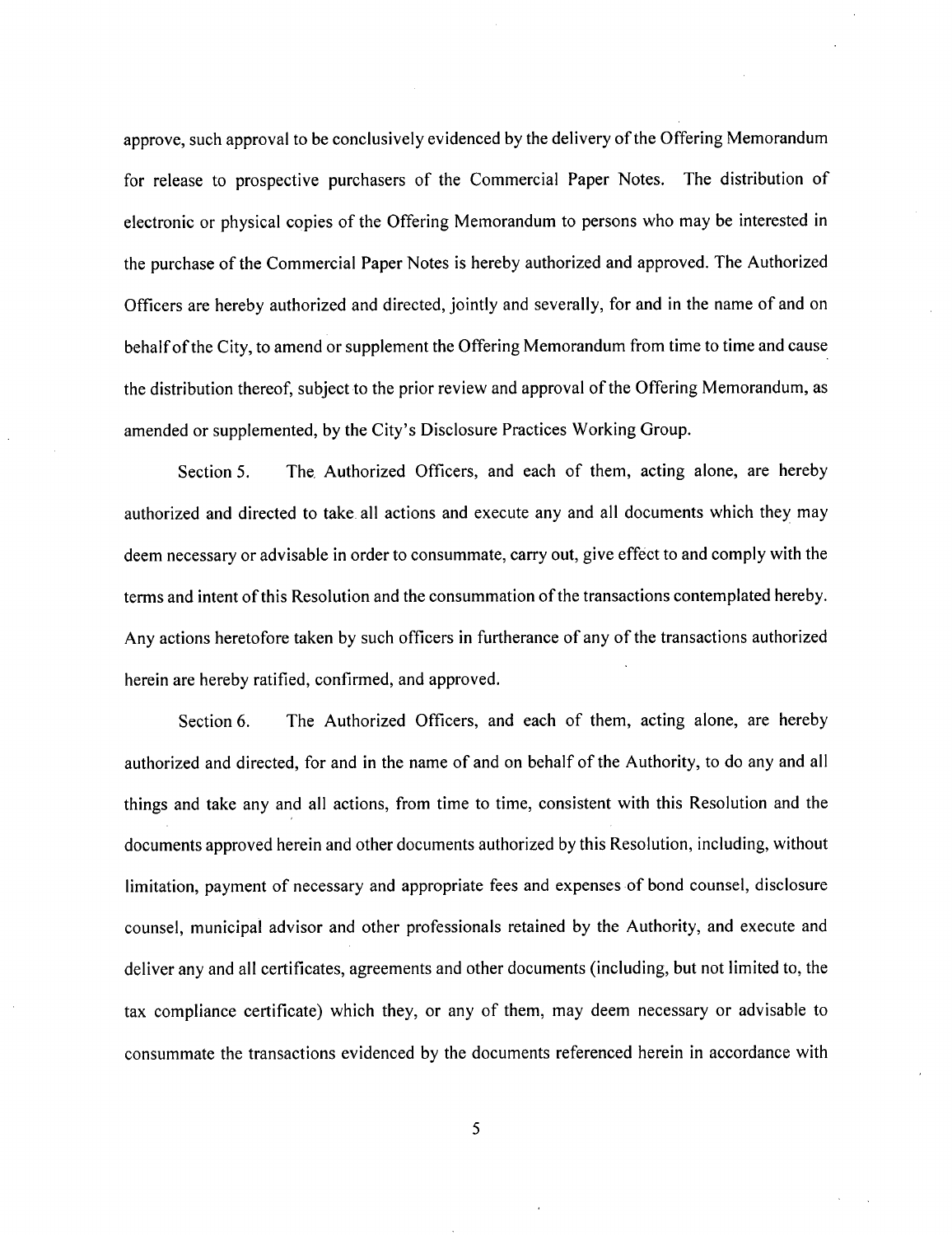this Resolution. In addition, any Authorized Officer, in consultation with the City's municipal advisor, is hereby authorized to amend, supplement, or restate any Credit Facility Agreement in connection with any extension of the term of any Credit Facility or any increase or decrease in the maximum principal amount of Commercial Paper Notes secured by any Credit Facility, and to execute and deliver any additional replacement or successor Credit Facility Agreement, as such Authorized Officer shall determine are necessary or desirable and in the best interests of the Authority, such determination being conclusively evidenced by the execution and delivery of such amendment, supplement or restatement of, or additional, replacement or successor, Credit Facility Agreement by the Authority.

Section 7. This Resolution shall take effect immediately upon its adoption.